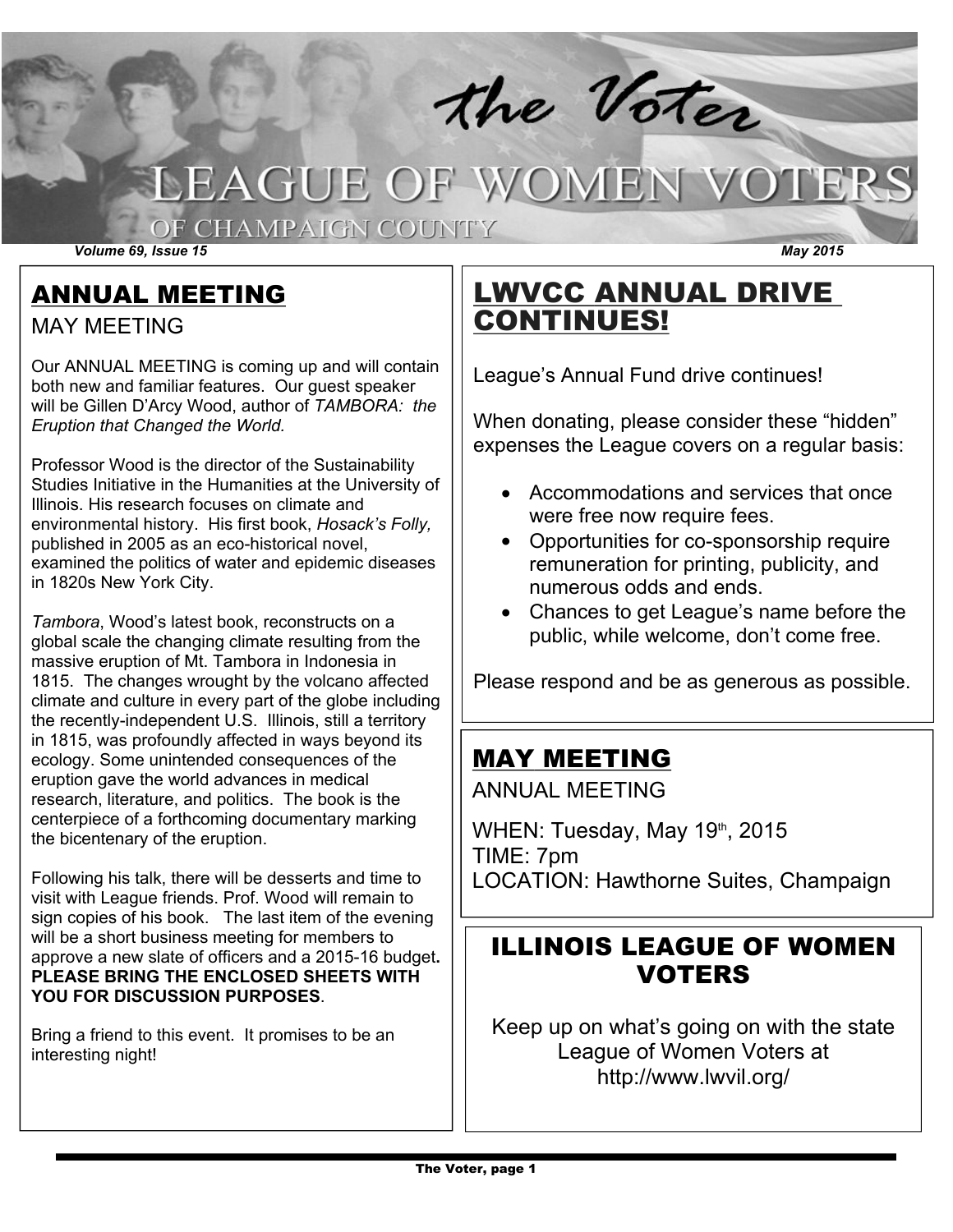## LWVCC Board - 2014-2015

*President:* Barbara Wysocki 217-367-5014 *Vice President:* VACANT

| bwysocki16@gmail |  |
|------------------|--|

*Secretary:* Mary Kay Pleck<br>217-344-3747 mkpleck@hotmail.com *Treasurer:* Sandy Volk 217-367-7664 sandyvolk803@gmail.com *Directors:* Trisha Crowley 2173592514 tcrowley9491@gmail.com Theresa Michelson 2173444078 thmichelson@gmail.com Antje Kolodziej 217-356-1734 antje@illinois.edu

#### LWVCC SUPPORTING ROLES:

*Finance/Fundraiser Chair*: Antje Kolodziej *Webmaster:* Corrie Proksa *Voter Service:* Carole Rebeiz *Observer Corps Manager:* Betty Segal *UI Student Intern:* Hilary Allen *Membership Manager:* Kat Bork *Charter School Review Leaders*: Theresa Michelson Sue Phillips *Nominating Committee:* Sue Phillips (Chair) Jan Anderson Kat Bork *Meeting Coordinator:* Trisha Crowley *Newsletter Editor:* Michelle Jett *Historian/Archivist:* Margaret Olson *Student Mentor/Liaison:* Corrie Proksa

## PRESIDENT'S LETTER

*League of Women Voters of Champaign County*

Dear Members,

Hard to believe another busy, League year is over! We've covered a number of topics at our general meetings ranging from local issues like the Unit 4 referendum (the  $1<sup>st</sup>$  try), local transportation developments, and an analysis of failed state referenda. In addition, we revisited the League's charter school position and met our newest intern, Kari Gibson. Finally, a series of candidate forums (both in the fall and spring) informed us about a variety of local issues and the perspective of candidates willing to take on the responsibility of solving problems and charting a future.

A public thank you to Steve Carter, Karl Gnadt, Dr.Judy Weigand, Professor Brian Gaines, our Charter School Study Committee, League Observers, Voter Service, our intern, and local candidates for informative and relevant programs that help us understand our complicated world. Lastly, my thanks to League volunteers whose presence made each event a success.

I look forward to state convention and its renewing energy; I'm eager to work with new board members, and I already appreciate their willingness to serve. The Board is open to ideas for upcoming programs and activities; please let us know your thoughts and ideas for next year's programs.

Sincerely,

Barbara Wysocki LWVCC President

## CONDOLENCES

LWVCC extends its sympathy to member Ruth Fisher on the death of her husband and League member Ralph Jr. Ralph was a member of the UI History Department and was instrumental in founding the Russian, East European, and Eurasian Center on the UIUC campus. Many describe him as a true visionary in recognizing the importance of eastern European and Asia in the post-World War II era and beyond.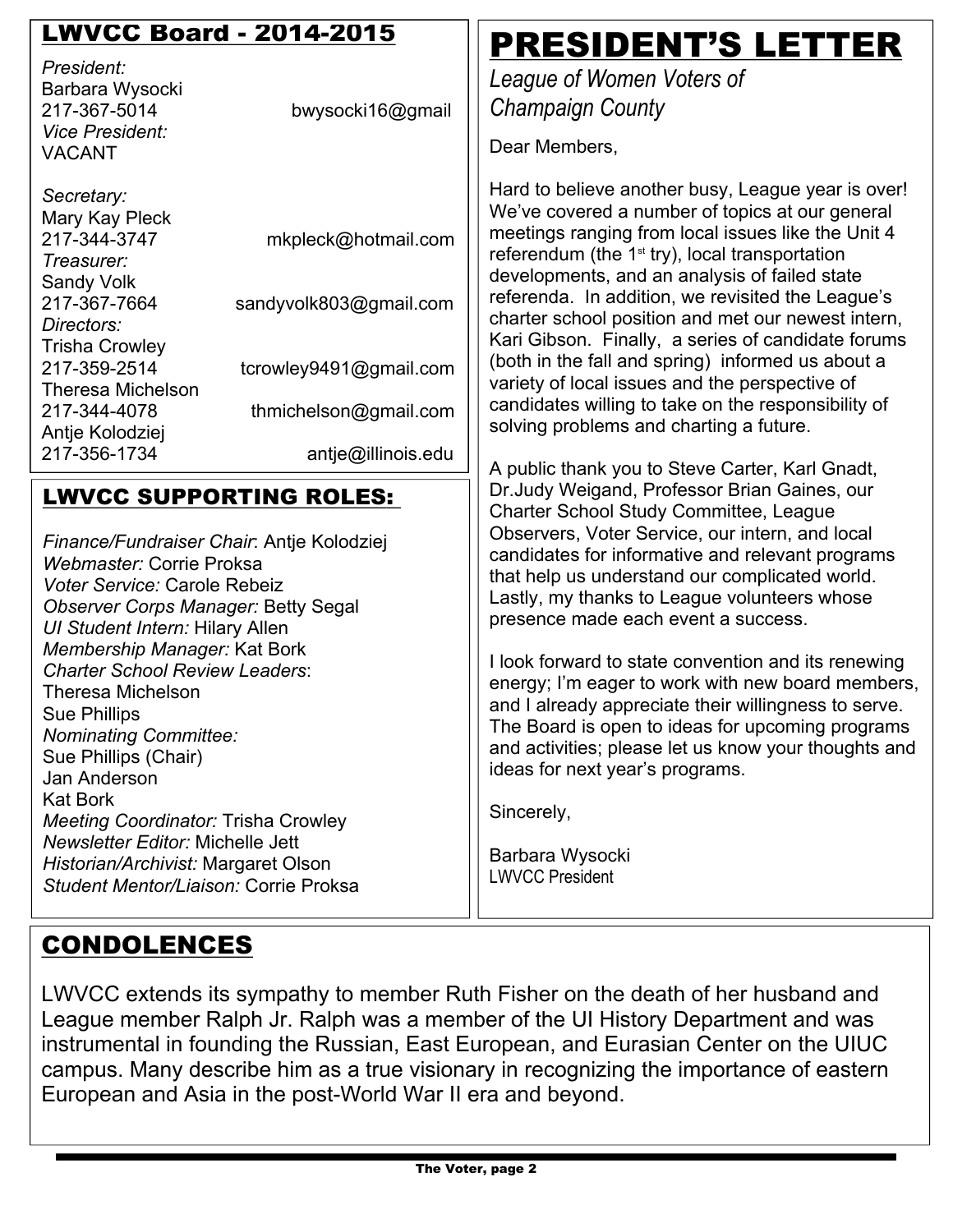#### Membership Form – League of Women Voters of Champaign County \*\*RENEW ONLINE! www.lwvchampaigncounty.org\*\*

| Name:                                                                                       |                                                     | Date:                                                       |  |
|---------------------------------------------------------------------------------------------|-----------------------------------------------------|-------------------------------------------------------------|--|
| Address:                                                                                    |                                                     | Zip:                                                        |  |
| Preferred Phone #:<br>Include this email address in the League Membership Directory? YES NO | Email:                                              | (please circle one)                                         |  |
| Please circle the type of 1 year membership:<br>Student Dues* \$5.00                        | Individual Dues* \$65.00<br>Household Dues* \$97.50 | #New Individual Dues \$32.50<br>#New Household Dues \$48.75 |  |

# Dues for new members, for one year, are half the amount paid by continuing members.

\* Dues and donations are not tax deductible as charitable contributions from your federal income tax return. You may, however, make a tax deductible contribution to the Education Fund (of LWVCC) by writing a separate check made payable to "LWVIL Education Fund". Please include "Champaign County" on the memo line of your check to the Education Fund.

Please make checks payable to LWVCC, and mail to: Kat Bork 1508 Greenridge Drive, Urbana, Illinois 61802

## LEAGUE NEWSLETTER GOES DIGITAL

END OF AN ERA! INTO THE FUTURE!

Effective with the September VOTER, LWVCC will cease hard copy publication of the newsletter. Our monthly publication will be found at our website, and we will continue the practice of notifying members through e-mail that a new newsletter is available.

**For those who absolutely prefer a paper copy, you can request one. A signup sheet will be available at the Annual Meeting. If you have not volunteered an email address, you will automatically receive a mailed copy.**

### OBSERVERS NEEDED

A VITAL PROGRAM

Our list of vacant and imminent vacancies among our observer positions is growing! In addition to those announced last month, we have added two more to the list. So, there are plenty of great choices; hopefully one will match your interest and your schedule. Consider:

**Unit 4 School Board**: meets at 7:00 on the 2nd Monday of the month **Champaign Park Board:** meets at 7:00 on the 2<sup>nd</sup> Wednesday with a study session on the 4<sup>th</sup> Wednesday at 5:00 **Urbana Park Board:** meets at 7:00 on the 2nd Tuesday of the month **Urbana Free Library:** meets at 7:30 on the 2nd Tuesday of the month **Champaign County Board:** meets 3rd Thursday following the 1st Monday. For Committee meetings, check the County website.

Buddy up with a League friend or a perspective League member and contact Betty Segal (217-893-3080) or bssegal@mindspring.com) to offer your services.

By-the-Way, Betty has signaled that she's ready to retire as Observer Coordinator. She will, however, remain as Observer of the U-C Sanitary Board. If you're interested in coordinating assignments and carrying on this valued League service, please contact Betty (893-3080) or Barbara (367-5014).